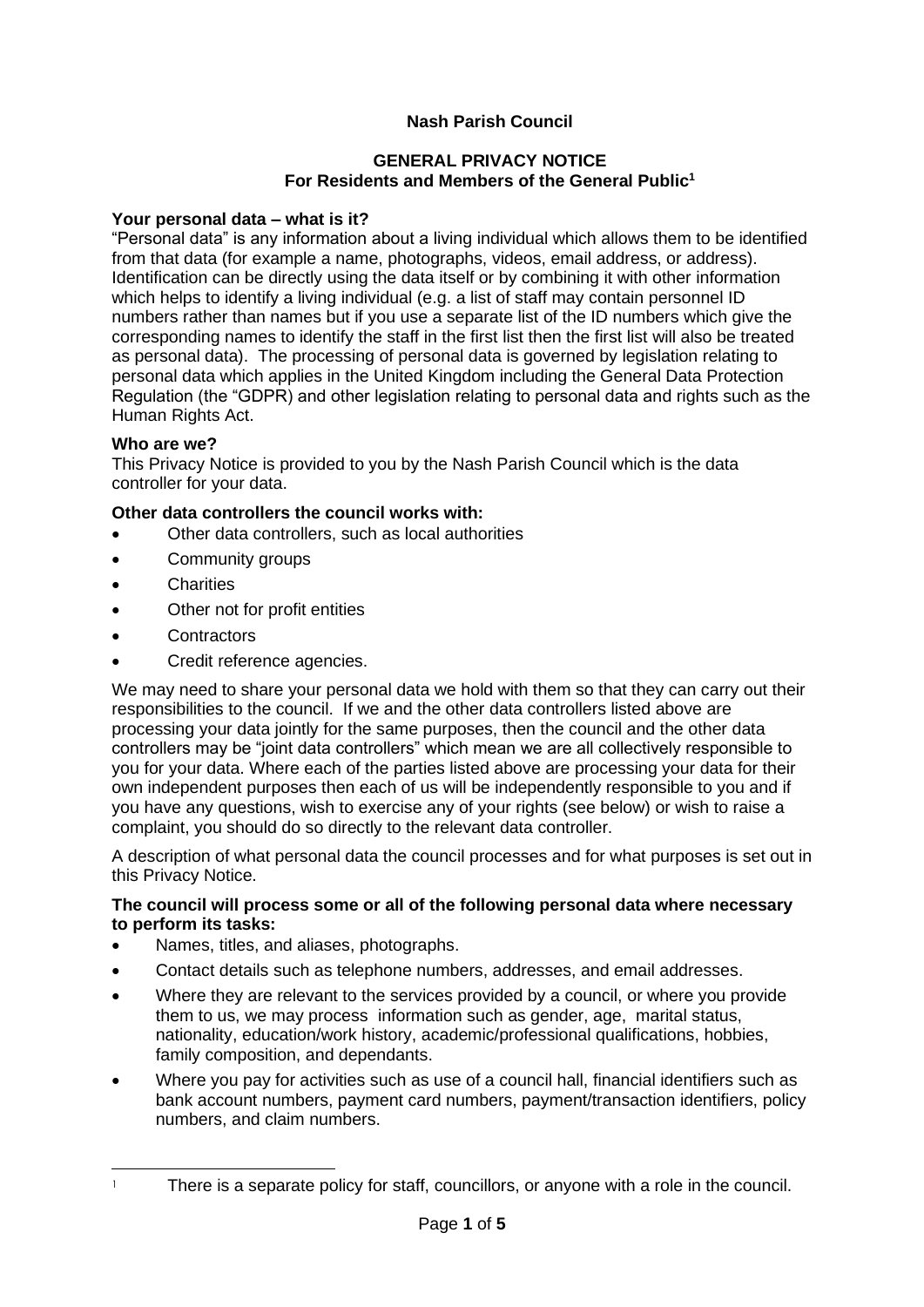The personal data we process may include sensitive or other special categories of personal data such as criminal convictions, racial or ethnic origin, mental and physical health, details of injuries, medication/treatment received, political beliefs, trade union affiliation, genetic data, biometric data, data concerning and sexual life or orientation..

# **How we use sensitive personal data**

- We may process sensitive personal data including, as appropriate:
	- $\triangleright$  Information about your physical or mental health or condition in order to monitor sick leave and take decisions on your fitness for work
	- ➢ Your racial or ethnic origin or religious or similar information in order to monitor compliance with equal opportunities legislation
	- $\triangleright$  In order to comply with legal requirements and obligations to third parties.
- These types of data are described in the GDPR as "Special categories of data" and require higher levels of protection. We need to have further justification for collecting, storing and using this type of personal data.
- We may process special categories of personal data in the following circumstances:
	- ➢ In limited circumstances, with your explicit written consent.
	- $\triangleright$  Where we need to carry out our legal obligations.
	- $\triangleright$  Where it is needed in the public interest.
- Less commonly, we may process this type of personal data where it is needed in relation to legal claims or where it is needed to protect your interests (or someone else's interests) and you are not capable of giving your consent, or where you have already made the information public.

# **Do we need your consent to process your sensitive personal data?**

• In limited circumstances, we may approach you for your written consent to allow us to process certain sensitive personal data. If we do so, we will provide you with full details of the personal data that we would like and the reason we need it, so that you can carefully consider whether you wish to consent.

# **The council will comply with data protection law. This says that the personal data we hold about you must be:**

- Used lawfully, fairly and in a transparent way.
- Collected only for valid purposes that we have clearly explained to you and not used in any way that is incompatible with those purposes.
- Relevant to the purposes we have told you about and limited only to those purposes.
- Accurate and kept up to date.
- Kept only as long as necessary for the purposes we have told you about.
- Kept and destroyed securely including ensuring that appropriate technical and security measures are in place to protect your personal data to protect personal data from loss, misuse, unauthorised access and disclosure.

# **We use your personal data for some or all of the following purposes:**

- To deliver public services including to understand your needs to provide the services that you request and to understand what we can do for you and inform you of other relevant services.
- To confirm your identity to provide some services.
- To contact you by post, email, telephone or using social media (e.g., Facebook, Twitter, WhatsApp).
- To help us to build up a picture of how we are performing.
- To prevent and detect fraud and corruption in the use of public funds and where necessary for the law enforcement functions.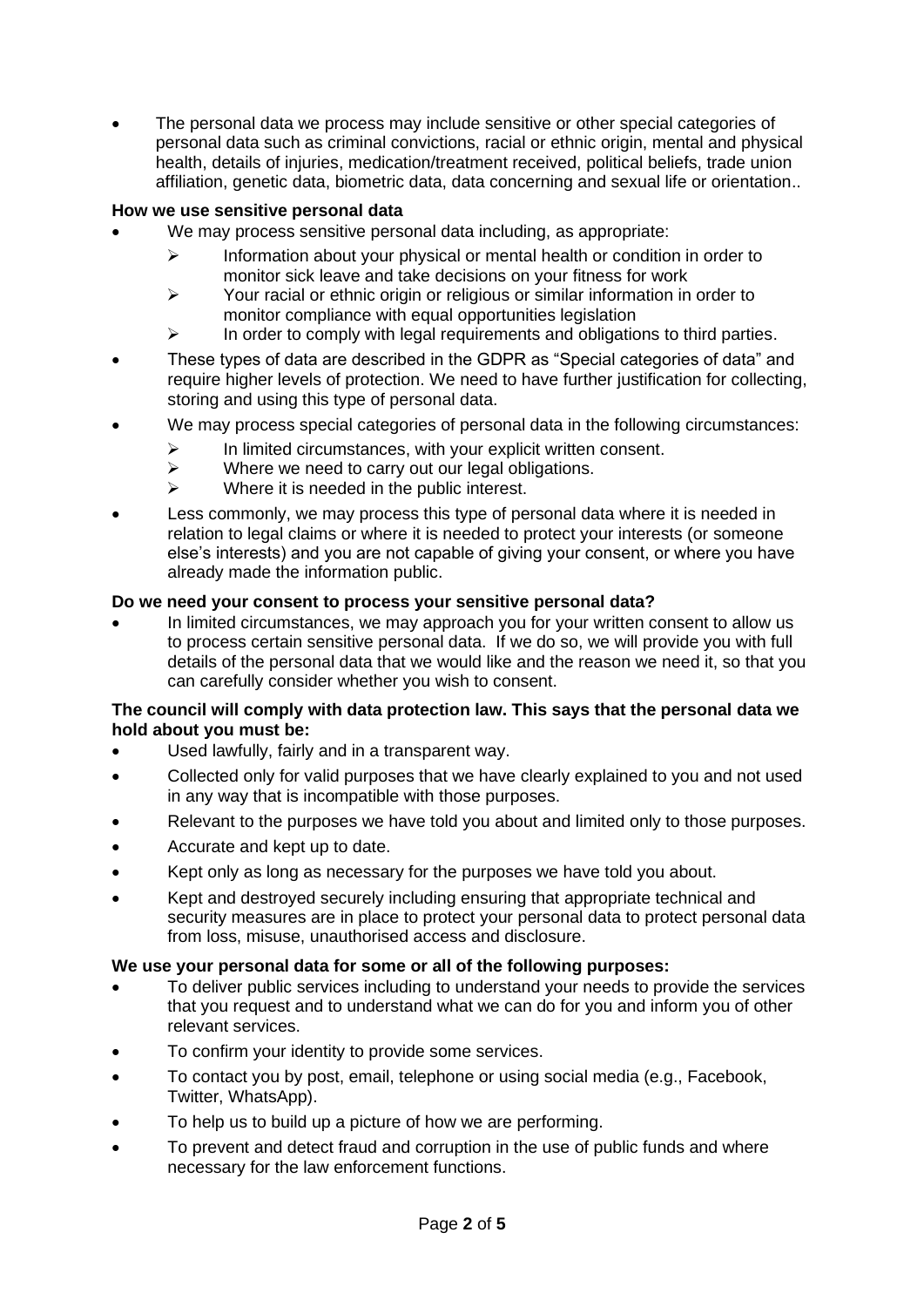- To enable us to meet all legal and statutory obligations and powers including any delegated functions.
- To carry out comprehensive safeguarding procedures (including due diligence and complaints handling) in accordance with best safeguarding practice from time to time with the aim of ensuring that all children and adults-at-risk are provided with safe environments and generally as necessary to protect individuals from harm or injury.
- To promote the interests of the council.
- To maintain our own accounts and records.
- To seek your views, opinions or comments.
- To notify you of changes to our facilities, services, events and staff, councillors and other role holders.
- To send you communications which you have requested and that may be of interest to you. These may include information about campaigns, appeals, other new projects or initiatives.
- To process relevant financial transactions including grants and payments for goods and services supplied to the council.
- To allow the statistical analysis of data so we can plan the provision of services.

Our processing may also include the use of CCTV systems for the prevention and prosecution of crime.

## **What is the legal basis for processing your personal data?**

The council is a public authority and has certain powers and obligations. Most of your personal data is processed for compliance with a legal obligation which includes the discharge of the council's statutory functions and powers. Sometimes when exercising these powers or duties it is necessary to process personal data of residents or people using the council's services. We will always take into account your interests and rights. This Privacy Notice sets out your rights and the council's obligations to you.

We may process personal data if necessary for the performance of a contract with you, or to take steps to enter into a contract. An example of this would be processing your data in connection with the use of sports facilities, or the acceptance of an allotment tenancy.

Sometimes the use of your personal data requires your consent. We will first obtain your consent to that use.

#### **Sharing your personal data**

This section provides information about the third parties with whom the council may share your personal data. These third parties have an obligation to put in place appropriate security measures and will be responsible to you directly for the manner in which they process and protect your personal data. It is likely that we will need to share your data with some or all of the following (but only where necessary):

- The data controllers listed above under the heading "Other data controllers the council works with".
- Our agents, suppliers and contractors. For example, we may ask a commercial provider to publish or distribute newsletters on our behalf, or to maintain our database software.
- On occasion, other local authorities or not for profit bodies with which we are carrying out joint ventures e.g. in relation to facilities or events for the community.

## **How long do we keep your personal data?**

We will keep some records permanently if we are legally required to do so. We may keep some other records for an extended period of time. For example, it is currently best practice to keep financial records for a minimum period of 8 years to support HMRC audits or provide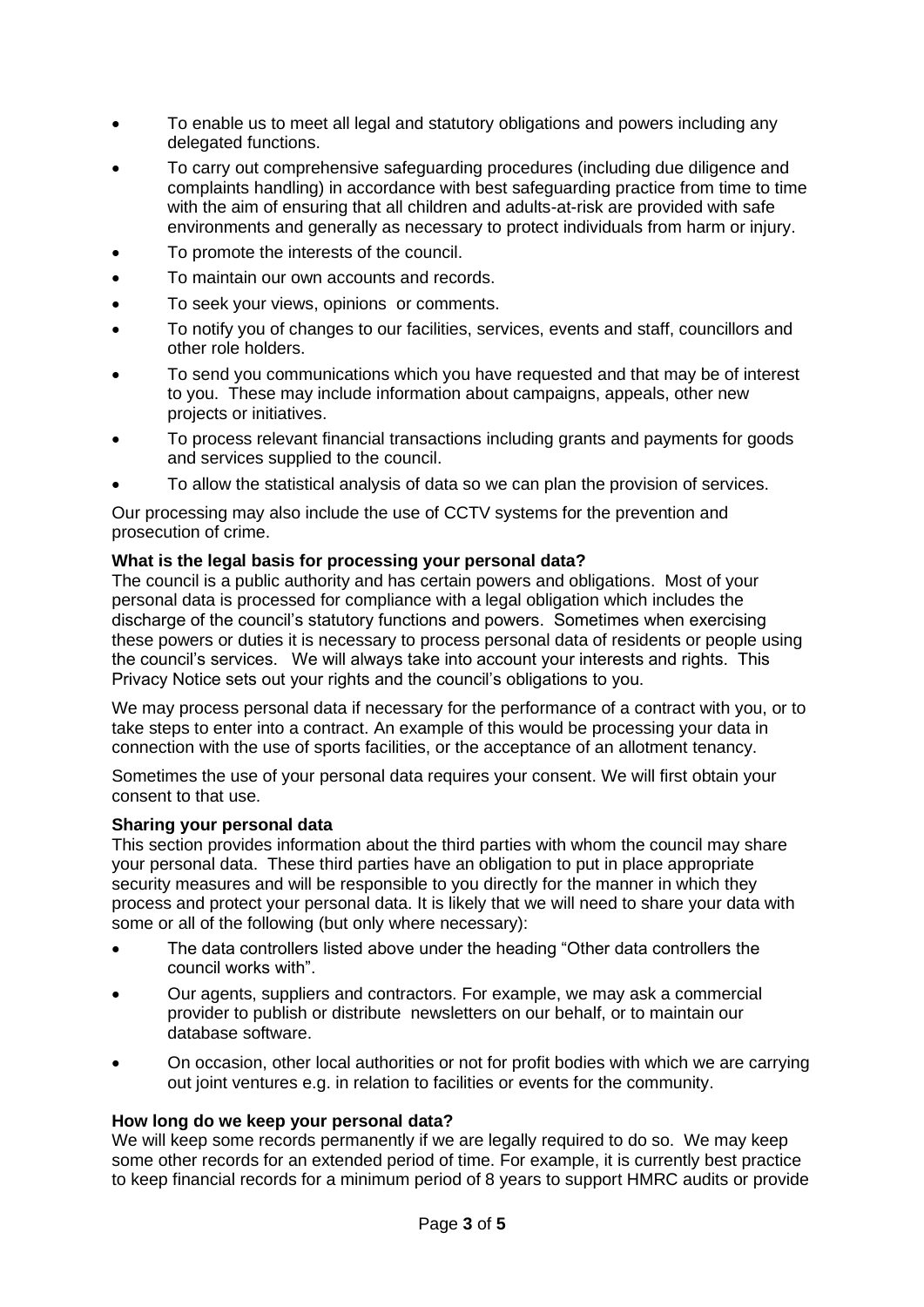tax information. We may have legal obligations to retain some data in connection with our statutory obligations as a public authority. The council is permitted to retain data in order to defend or pursue claims. In some cases the law imposes a time limit for such claims (for example 3 years for personal injury claims or 6 years for contract claims). We will retain some personal data for this purpose as long as we believe it is necessary to be able to defend or pursue a claim. In general, we will endeavour to keep data only for as long as we need it. This means that we will delete it when it is no longer needed.

# **Your rights and your personal data**

You have the following rights with respect to your personal data:

When exercising any of the rights listed below, in order to process your request, we may need to verify your identity for your security. In such cases we will need you to respond with proof of your identity before you can exercise these rights.

# **1 The right to access personal data we hold on you**

- At any point you can contact us to request the personal data we hold on you as well as why we have that personal data, who has access to the personal data and where we obtained the personal data from. Once we have received your request we will respond within one month.
- There are no fees or charges for the first request but additional requests for the same personal data or requests which are manifestly unfounded or excessive may be subject to an administrative fee.

# **2 The right to correct and update the personal data we hold on you**

If the data we hold on you is out of date, incomplete or incorrect, you can inform us and your data will be updated.

# **3 The right to have your personal data erased**

- If you feel that we should no longer be using your personal data or that we are unlawfully using your personal data, you can request that we erase the personal data we hold.
- When we receive your request we will confirm whether the personal data has been deleted or the reason why it cannot be deleted (for example because we need it for to comply with a legal obligation).

## **4 The right to object to processing of your personal data or to restrict it to certain purposes only**

• You have the right to request that we stop processing your personal data or ask us to restrict processing. Upon receiving the request we will contact you and let you know if we are able to comply or if we have a legal obligation to continue to process your data.

## **5 The right to data portability**

• You have the right to request that we transfer some of your data to another controller. We will comply with your request, where it is feasible to do so, within one month of receiving your request.

## **6 The right to withdraw your consent to the processing at any time for any processing of data to which consent was obtained**

• You can withdraw your consent easily by telephone, email, or by post (see contact details below).